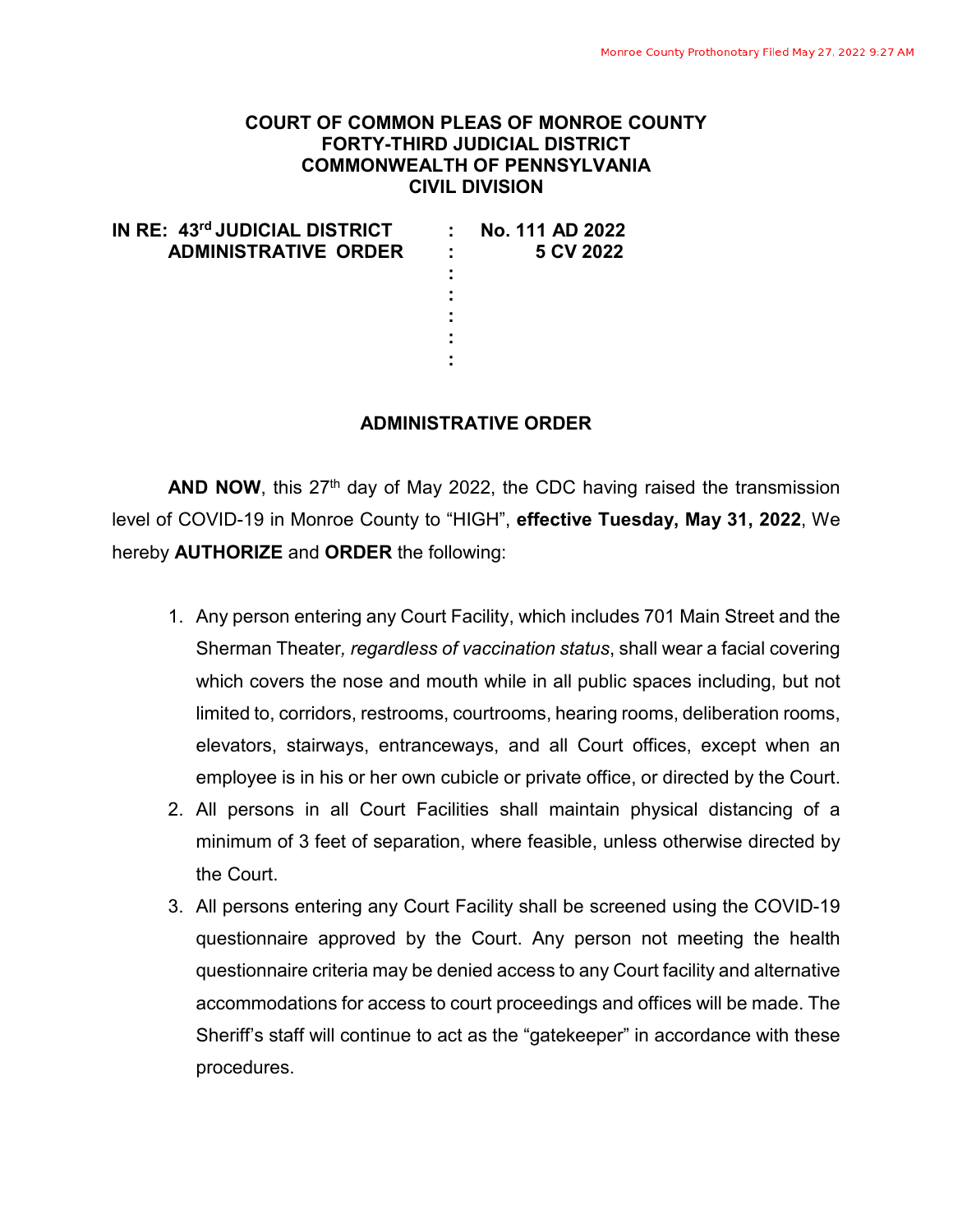- 4. Any person who meets one or more of the below criteria may be prohibited from entering the Court Facility:
	- a. is currently directed to quarantine, isolate or self-monitor at home for COVID-19 by any doctor, hospital or health agency; or
	- b. has been diagnosed with (and has not been medically cleared from isolation), or has had close contact with anyone diagnosed with COVID-19 (within the last ten (10) days); or
	- c. has flulike symptoms or a temperature over 100 degrees Fahrenheit; or is not wearing a facial covering in accordance with paragraph 1 above

 This Order shall remain in effect until further order of the President Judge of this Court.

BY THE COURT:

 $\int$ 

Margherita Patti-Worthingto

cc: Honorable Arthur L. Zulick Honorable Jonathan Mark Honorable Jennifer Harlacher Sibum Honorable Stephen M. Higgins Honorable David J. Williamson Honorable C. Daniel Higgins All Magisterial District Judges Geoff Moulton, Court Administrator of Pennsylvania John J. Goldner, District Court Administrator Jessica L. Spencer, Esq., Deputy Court Administrator Ken Morris, Sheriff Garry Haidle, Warden, Monroe County Correctional Facility George Warden, Prothonotary/Clerk of Courts Josephine Ferro, Register and Recorder E. David Christine, Esq., District Attorney Jason LaBar, Esq., Chief Public Defender Monroe County Control Center All Municipal Police Agencies within Monroe County